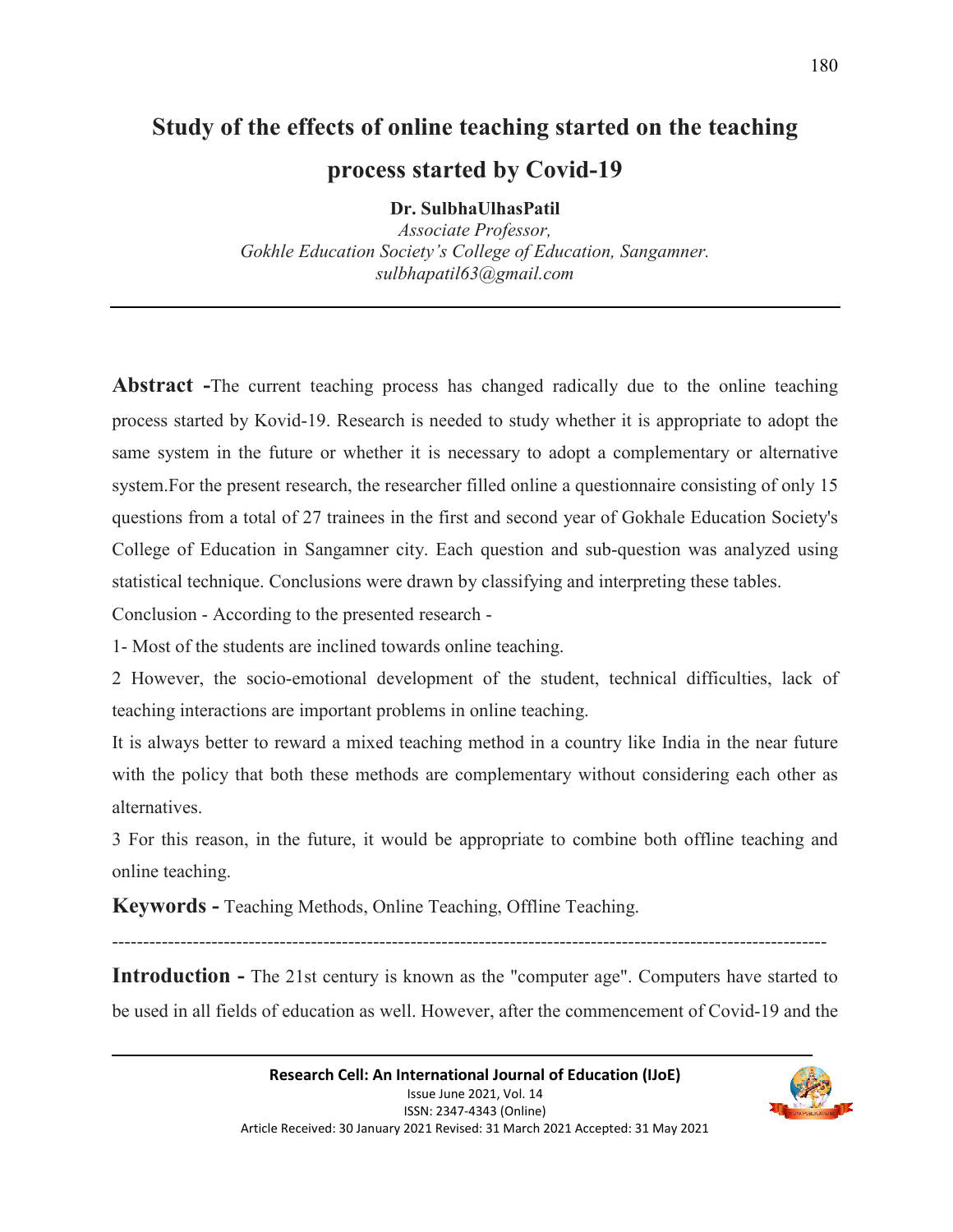consequent lockdown situation, the education system could not be shut down like many other necessities.So the students will stay at home but still need to be taught before they can study. And so, according to the circulars of the government and the universities, everyone from primary level to higher education, whether they want to or not, had to adopt the technology-based teaching method i.e. online teaching.This has led to some good things as well as adverse effects. There is a need to study the appropriateness of using ubiquity in the online teaching-learning process due to many factors such as cost, lack of knowledge of technology, lack of guidance, networking problems. It is also possible to point out some different points or issues from this.One can decide whether something is favorable or unfavorable only when it is used more and it is used at all levels. The research will help to bring these issues to the fore in the online teaching process started by Kovid-19.

**Need -** The current teaching process has changed radically due to the online teaching process started by Kovid-19. Research is needed to study the effects of this process on teachers and students, and to determine whether it is appropriate to adopt the same system in the future, or whether it is necessary to adopt a complementary or alternative system.

**Problem Statement -** "A Study of the Impact of Online Teaching on the Teaching Process Introduced by Kovid-19."

#### **Objectives-**

1- To find out what is the favorable effect of online teaching started by Kovid-19 on the teaching process.

2- To find out what is the adverse effect of online teaching started by Kovid-19 on the teaching process.

#### **Assuming-**

1- If online teaching is having favorable results, emphasis can be laid on using this method in future.

2- If there is a favorable effect of online teaching, this method can be considered as a supplementary or alternative teaching method in future.

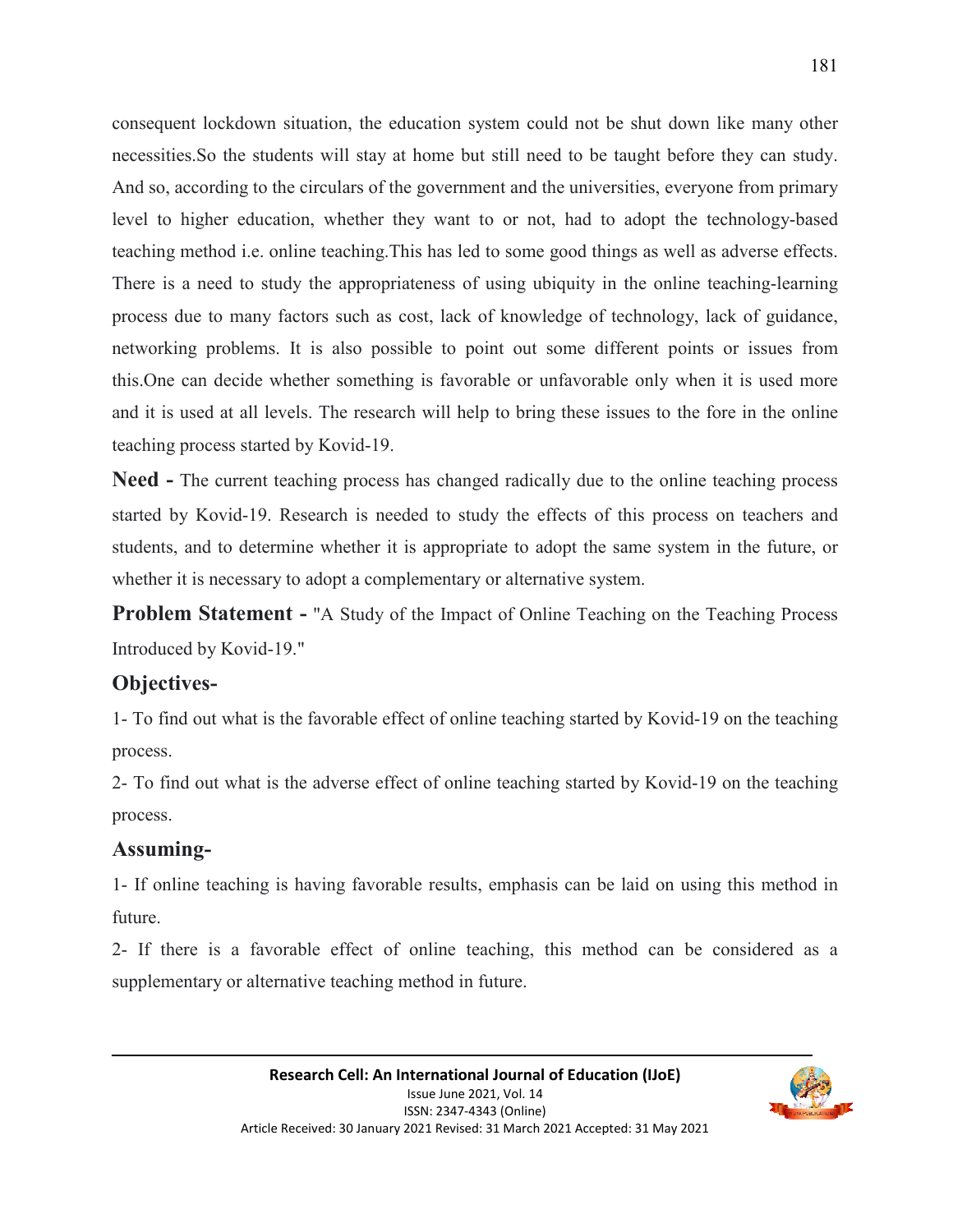**Research Hypotheses -** Emphasis can be placed on the widespread use of this method in the future if online teaching is having a favorable effect.

**Zero hypothesis-** If online teaching is having a favorable effect, it will not be possible to focus on the widespread use of this method in the future.

## **Functional interpretation-**

**A- "Teaching method -** is a series or arrangement of various actions planned by the student to take into account the mental needs of the student, to participate in the learning activities as much as possible and to experience the expected changes in his / her behavior."

**B"Online Teaching** -" Teaching with the help of mobile, computer, etc. at home without going to actual school / college is online teaching. "

**C- "Offline teaching-**" Offline teaching is the practice of teaching all the students together through different teaching methods while sitting in the actual school / college room. "

## **Scope and scope of research topic-**

**Scope** The scope of research is limited to first and second year trainees in the College of Education.

### **Limit-**

This research is limited to online teaching only.

**Research Methods -** The researcher has used survey method in the presented research.

**Population-** The researcher has selected the first and second year trainees of the College of Education, Gokhale Education Society, Sangamner for the present research.

For the present research, the researcher has selected a total of 27 trainees from the first and second year of Gokhale Education Society's College of Education in Sangamner.

**Example -** The relevant sample selection method has been used for the presented research.

**Tools -** For the present research, the researcher has selected this tool for a total of 27 trainees in the first and second year of Gokhale Education Society's College of Education in Sangamner.

**Statistical Techniques-** Researchers have used statistical techniques to analyze information.

Proceedings: For the present research, the researcher filled the online questionnaire containing only 15 questions frlom a total of 27 trainees in the first and second year of Gokhale Education

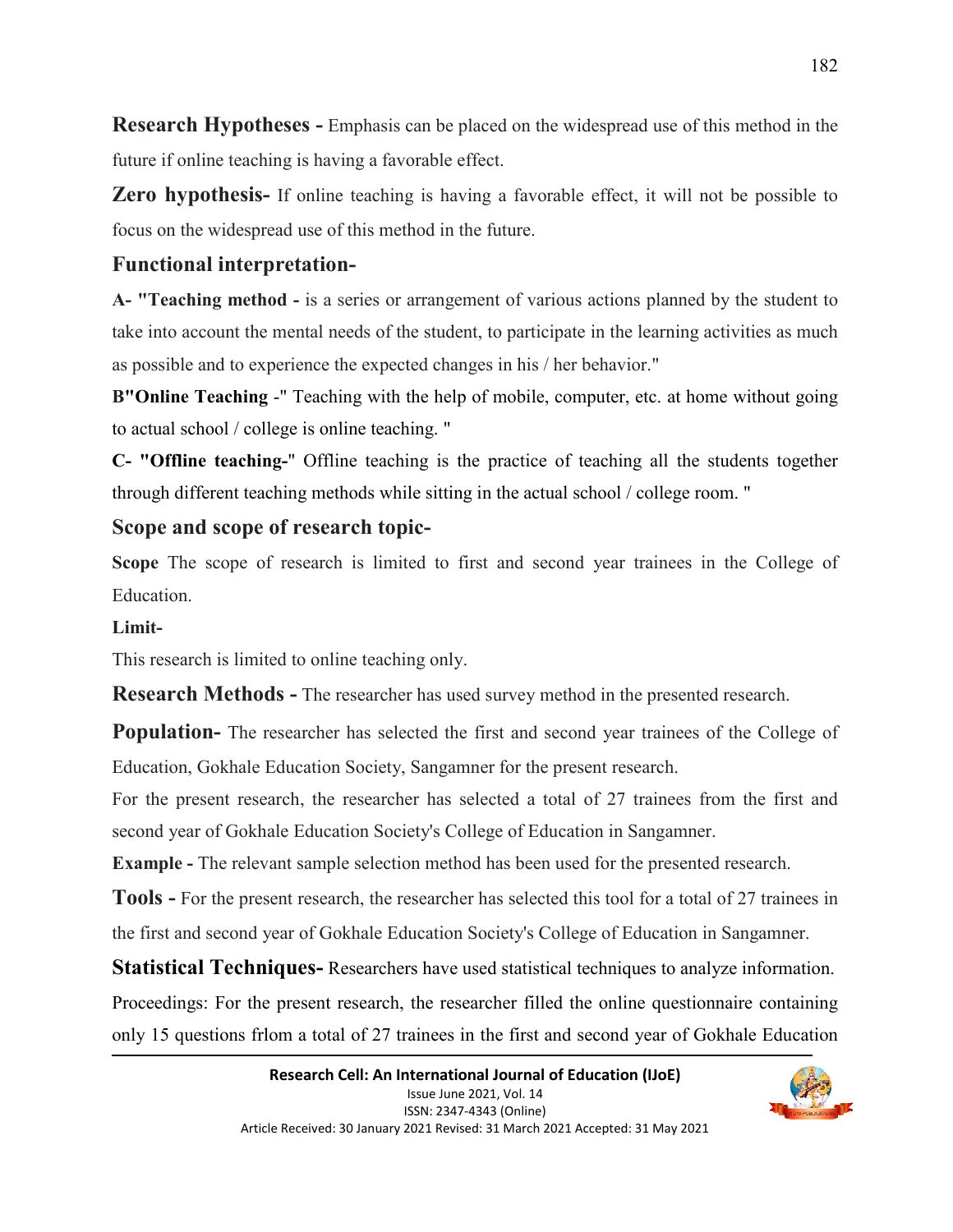Society's College of Education in Sangamner city.Each question and sub-question was analyzed using this statistical technique. Conclusions were drawn by classifying and interpreting these tables.

# **Data Analysis -**

| Quest. No.              | Question                                      | Online                                                    | <b>Offline</b> | <b>Both</b> |
|-------------------------|-----------------------------------------------|-----------------------------------------------------------|----------------|-------------|
|                         | Which type of Learning<br>do you like?        | 85.2%                                                     |                | 14.8%       |
| $\overline{2}$          | Which learning types do<br>you like the most? | 7.4%                                                      | 59.3%          | 33.3%       |
| 3                       | Why do you like Online<br>learning more?      | Learning is more<br>effective                             | 18.5%          |             |
|                         |                                               | We can learn<br>from our home                             | 70.4%          |             |
|                         |                                               | No limit frame to<br>learn                                | 11.1%          |             |
| $\overline{\mathbf{4}}$ | Why do you like offline<br>learning more?     | Learning in class<br>facilitates<br>concentrating<br>more | 44.4%          |             |
|                         |                                               | Online learning in<br>not much<br>efficient               | 11.1%          |             |
|                         |                                               | We can<br>communicate in<br>person                        | 44.4%          |             |

Response to the questionnaires filled by a total of 27 trainees in the first and second year.

| <b>Quest. No.</b> | Ouestion             | Yes | No  |
|-------------------|----------------------|-----|-----|
|                   | Is Online learning   | 63% | 37% |
|                   | mentally exhausting? |     |     |

| Quest. No. | <b>Question</b>                                      | Average % |
|------------|------------------------------------------------------|-----------|
| 6          | Reasons behind feeling mentally exhausting by online |           |
|            | learning                                             |           |
|            | Incomplete knowledge of Computer (Technology)        | 7.4%      |
|            | <b>Financial Problems</b>                            |           |
|            | Improper electricity & Infrastructure                |           |
|            | Network (Cell phone range) Problem                   | 85.2%     |

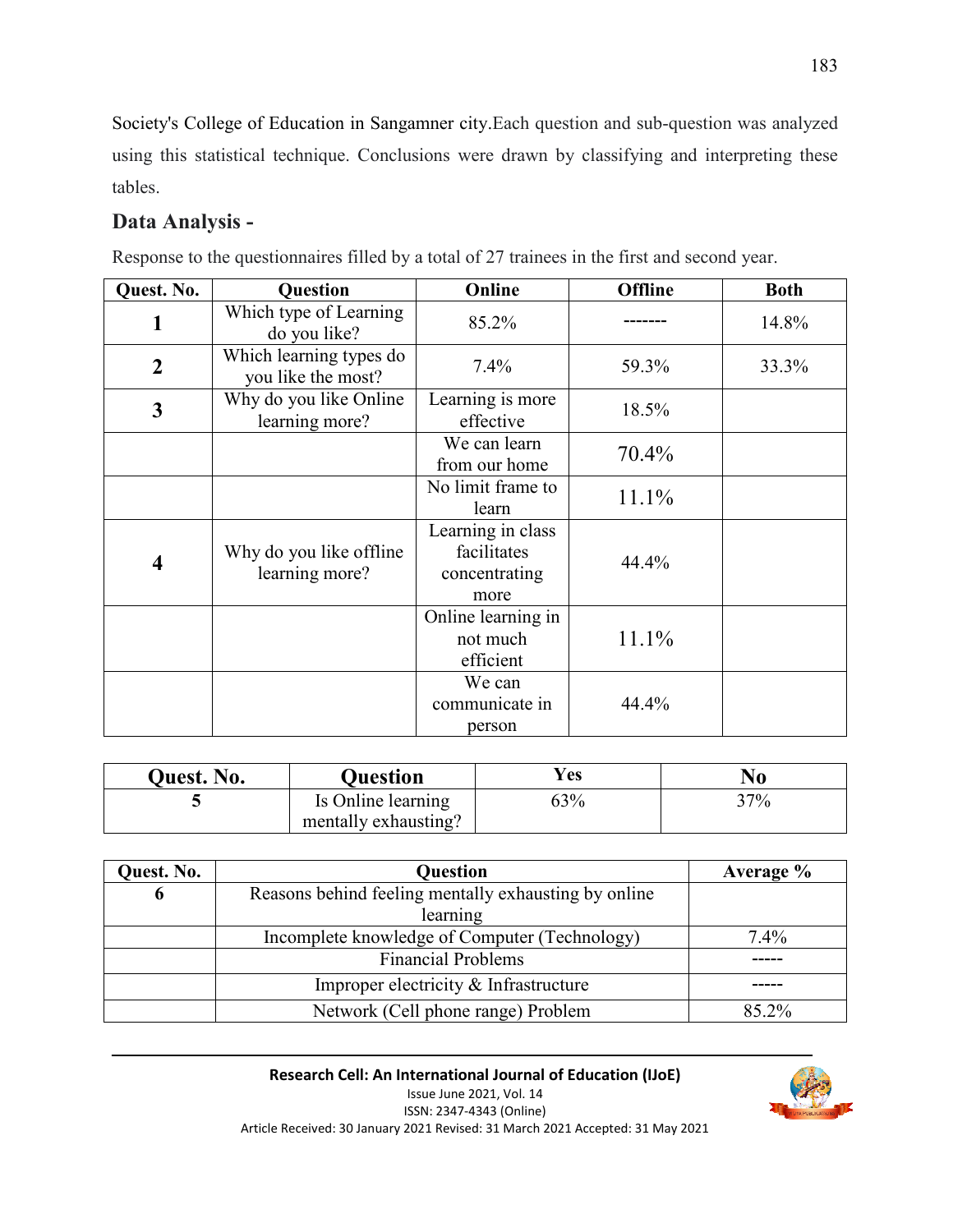| 111 Act<br>est. No. | Juestion                                                | <b>Y</b> es | N0                  |
|---------------------|---------------------------------------------------------|-------------|---------------------|
|                     | learning physically Exhausting<br>Jnline.<br>I C<br>15. | 9%          | $\frac{0}{0}$<br>48 |

| Quest. No. | Question                                                 | Average % |
|------------|----------------------------------------------------------|-----------|
|            | Reasons behind feeling physically exhausting by online   |           |
|            | learning                                                 |           |
|            | Have to sit in one place for longer time                 | 11.1%     |
|            | It is painful for eyes and gives back pain too           | 40.7%     |
|            | There is no inter personal communication making learning | 48.1%     |
|            | boring                                                   |           |

| Quest. No. | Ouestion                                         | <b>Yes</b> | No    |
|------------|--------------------------------------------------|------------|-------|
|            | Has learning become more effective due to online | 44.4%      | 55.6% |
|            | learning?                                        |            |       |

| Quest. No. | <b>Question</b>                                         | Average $\%$ |
|------------|---------------------------------------------------------|--------------|
| 10         | Why do you feel online learning has made learning more  |              |
|            | effective?                                              |              |
|            | We get Ready made notes due to Power Point Presentation | 22.2%5       |
|            | Technology makes learning more effective                | 44.4%        |
|            | We can refer to the online notes anytime we want        | 33.3%        |

| Quest. No. | <b>Question</b>                                             | Average % |
|------------|-------------------------------------------------------------|-----------|
|            | Why do you feel online learning has not contributed in make |           |
|            | learning more effective?                                    |           |
|            | Proper learning do not take place online                    |           |
|            | Notes are incomplete online                                 |           |
|            | Explanation do not feel sufficient online                   | 22.2%     |
|            | Inter personal communication is not possible                | 70.4%     |

| Quest. No. | Ouestion                                             | Yes   | No    |
|------------|------------------------------------------------------|-------|-------|
|            | Has online learning resulted in restricting personal | 74.1% | 25.9% |
|            | mental and social development?                       |       |       |

| Quest. No. | <b>Question</b>                                           | Average % |
|------------|-----------------------------------------------------------|-----------|
|            | Main reasons behind restricted personal social and mental |           |
|            | development?                                              |           |
|            | No inter person meeting and communication                 | 48.1%     |
|            | No company in learning makes it boring                    | 7.4%      |

**Research Cell: An International Journal of Education (IJoE)**  Issue June 2021, Vol. 14 ISSN: 2347-4343 (Online) Article Received: 30 January 2021 Revised: 31 March 2021 Accepted: 31 May 2021

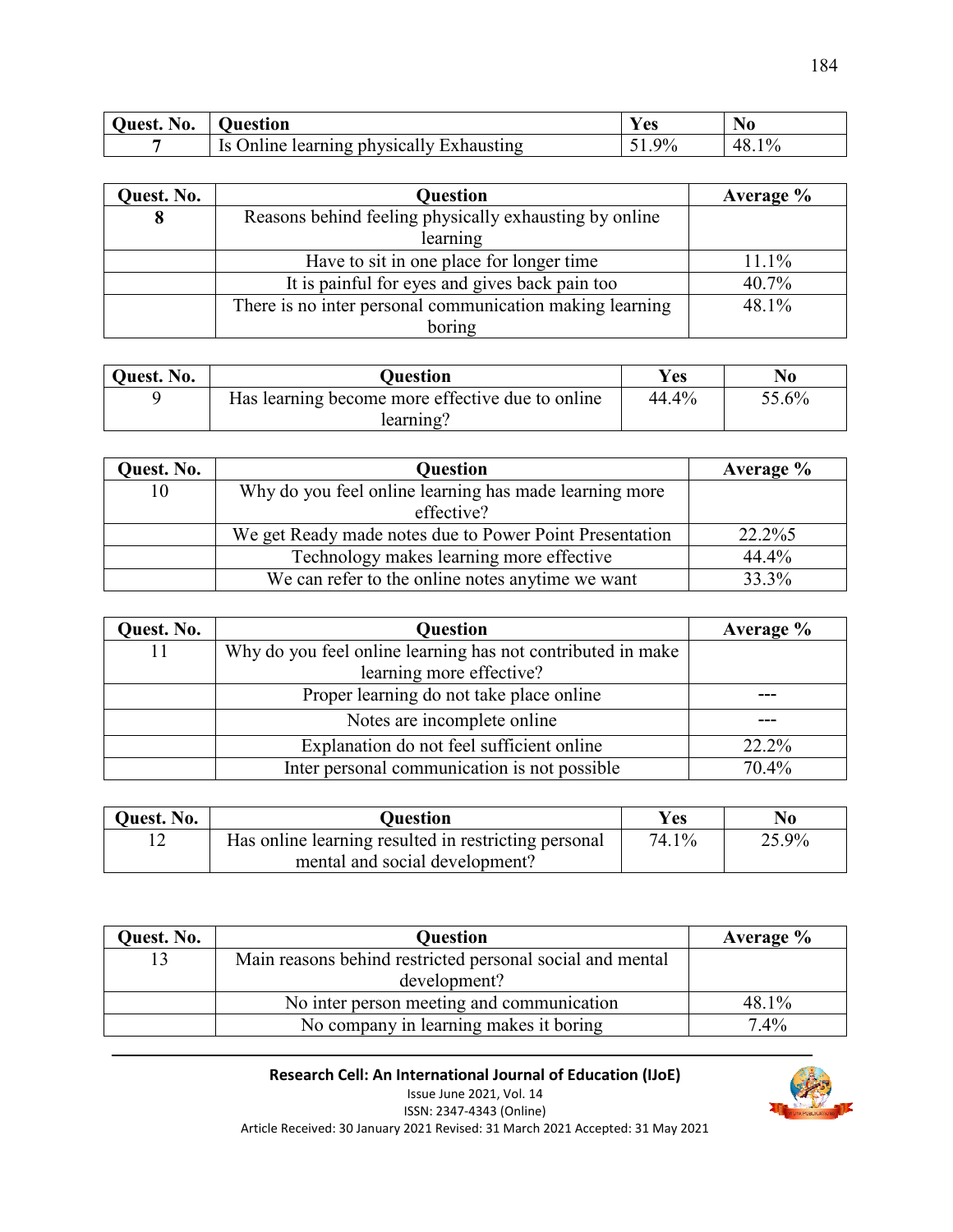| understanding and health<br>debate<br>nei |
|-------------------------------------------|
|-------------------------------------------|

| Quest. No. | Ouestion                                       | <b>Yes</b> | N <sub>0</sub> |
|------------|------------------------------------------------|------------|----------------|
|            | Do you feel offline / physical learning should | 92.6%      | $7.4\%$        |
|            | restart?                                       |            |                |

**Interpretation -** Question no. From 01 to 14, the response of all the three teaching methods can be briefly noticed from the following table-

# **Highlights-**

The number of online teachers is highest - 85.2% The number of those doing both is 14.8%.

The highest percentage of those who like offline teaching is 59.3%.

70.4% prefer online teaching as the course can be done at home.

The rate of mental depression due to online teaching is 63%

In offline teaching, 44.4% say they can communicate directly with teachers.

92.6% think they should start again.

48.1% are bored with loneliness.

70.4% say they can't communicate with the professor.

74.1% say that social and emotional development has stopped.

92.6% think offline teaching should be resumed.

44.4% think that effective teaching technology is an important factor.

**Question 15:** If the situation of Kovid-19 remains the same, what other options do you want to suggest for online teaching? The following options were suggested to this question:

1- 07 students have reported that there is no other alternative to online teaching.

2- 04 students have accepted the option of offline teaching.

3- 02 students have given the option of visiting home and teaching and residential school.

4- Google Classroom, Zoom, Google Meet, such options are the only way to teach online 07 students have given consent.

5- 06 students have given the option of not knowing or not knowing anything.

6- Self-study option is given by 01 student only.